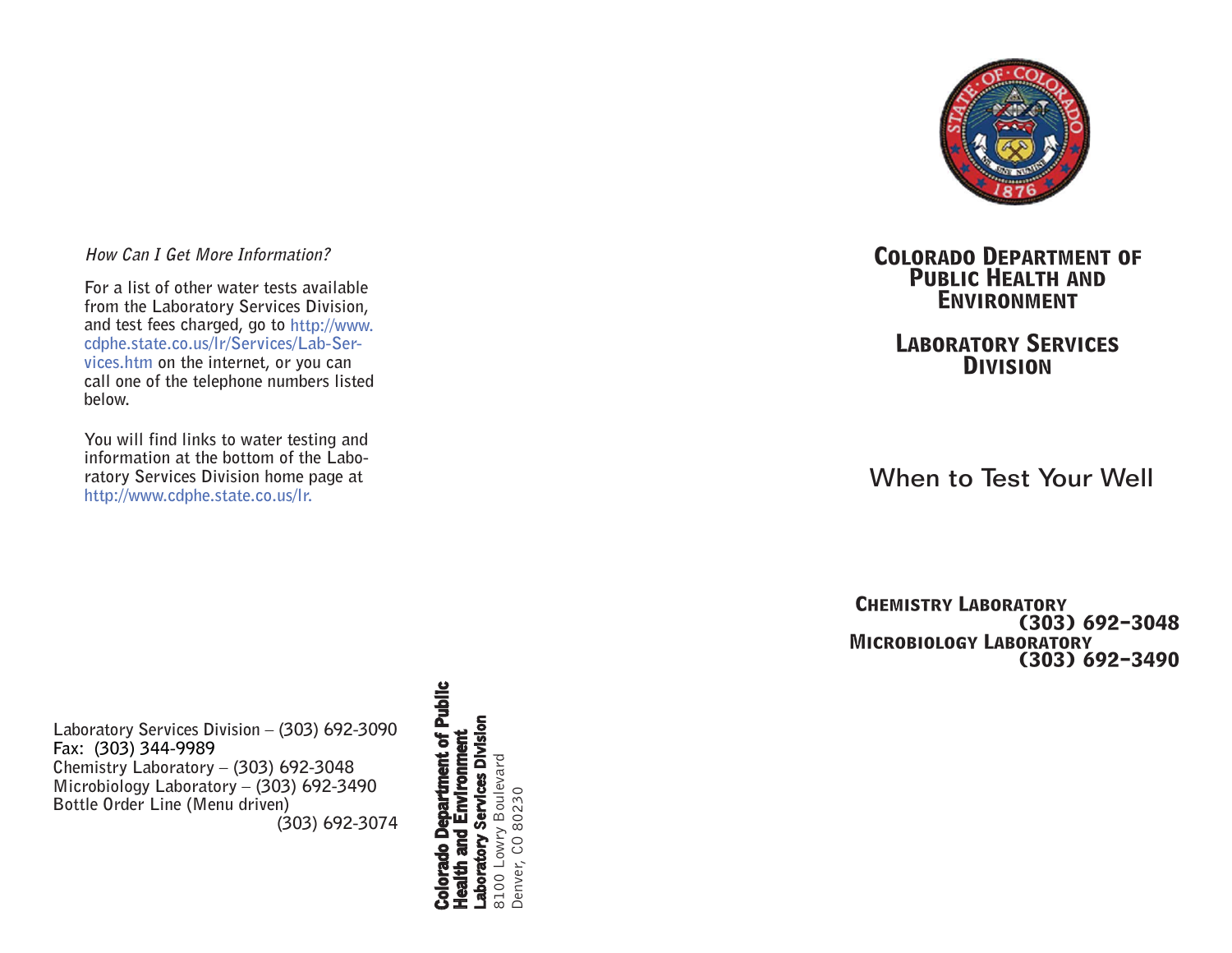# **When Should I Test My Well?**

As a private well owner or well-water consumer, you will probably use groundwater from your well for doing your family's laundry, drinking, cooking, bathing and watering your garden. Municipalities are required to test their water supplies regularly to ensure the water is safe to drink. However, since there is no requirement to test a private well, except when it is first drilled or the pump is changed, you are responsible for making sure your water is safe.

While most private wells provide a clean, safe supply of water, contaminants can pollute private wells. Because you cannot see, smell or taste most contaminants, you should test your water on a regular basis. The types of land uses near your well determine which tests you need to have performed on your water supply.

This fact sheet gives information about several common contaminants found in private wells. It should help you decide when to test your well and how often, how to find a certified laboratory, and whom to call for help.

# **What tests should be done on my water?**

#### **Total Coliform Bacteria and E. coli**

Coliform bacteria live in soil, on vegetation and in surface water. Some strains of coliform bacteria can survive for long periods in soil and water and can be carried into well casings by insects. Bacteria washed into the ground by rainwater or snowmelt are usually filtered out as the water seeps through the soil, but they sometimes enter water supplies through cracks in well casings, poorly sealed caps, fractures in the underlying bedrock, and runoff into sinkholes. Coliform bacteria are the most common contaminants found in private water systems. Most coliform bacteria do not cause illness, but their presence indicates a breach in the water system.

Coliform bacteria found in the intestines of warmblooded animals and their feces are called E. coli. Since E. coli bacteria are found in fecal material, they may indicate contamination with bacteria, viruses and parasites that can cause flu-like symptoms such as nausea, vomiting, fever, and diarrhea. Other bacteria may not cause illness, but can produce odors, slimy substances, or changes in water color. Private wells should be tested for bacteria

several times a year as the seasons change. Test again if there is a change in the taste, color, odor or appearance of your water. The coliform test is one of the most important tests you should have done on your well water.

A negative bacteria test result is good news, but does not mean your well is free of other contaminants, such as chemicals and metals. A few of the more common chemical and metal contaminants are listed below.

### **Nitrate**

Nitrate forms when nitrogen from fertilizers, animal wastes, septic systems, municipal sewage sludge, decaying plants and other sources combines with oxygenated water.

In infants under six months of age, nitrate exposure can cause a serious condition called methemoglobinemia or "blue-baby syndrome." Infants with this condition need immediate medical care because it can lead to coma and death. Nitrate ingested by pregnant women may reduce the amount of oxygen available to the growing fetus. Test for nitrate if a pregnant woman or infant will be drinking the water.

Everyone should have well water tested for nitrate at least once. Have your well tested if you live within one-fourth mile of a cultivated or planted field, or if your well is located near an area where fertilizers are manufactured or handled, or near an animal feed lot or manurestorage area. In general, shallow wells and wells with short or cracked casings have the highest risk of contamination, although deep wells are also at risk in some areas.

# **Pesticides**

Pesticides are chemicals used to control weeds and insects. Pesticides washed from farm fields enter groundwater. Other pesticides have been found in groundwater following spills and improper disposal. Long-term use of drinking water that contains pesticide residues may increase your risk of developing cancer or other serious health problems.

You should test your well water for pesticides if your well is located within one-fourth mile

of a cultivated or planted field; or if it is within one-fourth mile of an area where pesticides are manufactured, stored, mixed or loaded into application equipment. Well owners who are uncertain about the use of pesticides in their area also may consider having their water tested at least once.

### **Lead**

Lead was a component of plumbing solder that was used in homes with copper plumbing installed before 1985. It also has been used in brass fixtures. When water is naturally soft or acidic, lead can leach from solder or brass into drinking water. Chronic exposure to lead can damage the brain, kidneys, nervous system, and red blood cells. Preschool-aged children are particularly sensitive to the toxic effects of lead. Exposure during pregnancy can affect the developing fetus. Consider testing at least once, even if your water comes from a water system.

# **Copper**

Copper is present in plumbing lines in most households. Homes that have new copper plumbing or a naturally soft water supply are more likely to have copper-contaminated water. Symptoms caused by excessive copper exposure include stomach upsets, abdominal cramping, diarrhea and headaches. Because copper is also very toxic to fish, avoid using water containing high levels of copper to fill aquariums.

If your home has copper plumbing, consider testing at least once, even if your water comes from a water system. Consider testing if someone shows the symptoms mentioned above or test before a baby comes home.

# **Solvents, Gasoline, and Fuel Oil**

Household and industrial solvents, gasoline and fuel oil are examples of volatile organic chemicals or VOCs. Some volatile organic chemicals are relatively non-toxic, while others can cause cancer, birth defects and reproductive problems.

Fuel oil and gasoline can enter groundwater as a result of a leaking storage tank or a spill. An active or abandoned gasoline station may contaminate wells up to one-fourth mile away. These wells should be tested at least once for volatile organic chemicals. Paint thinners, dry cleaning chemicals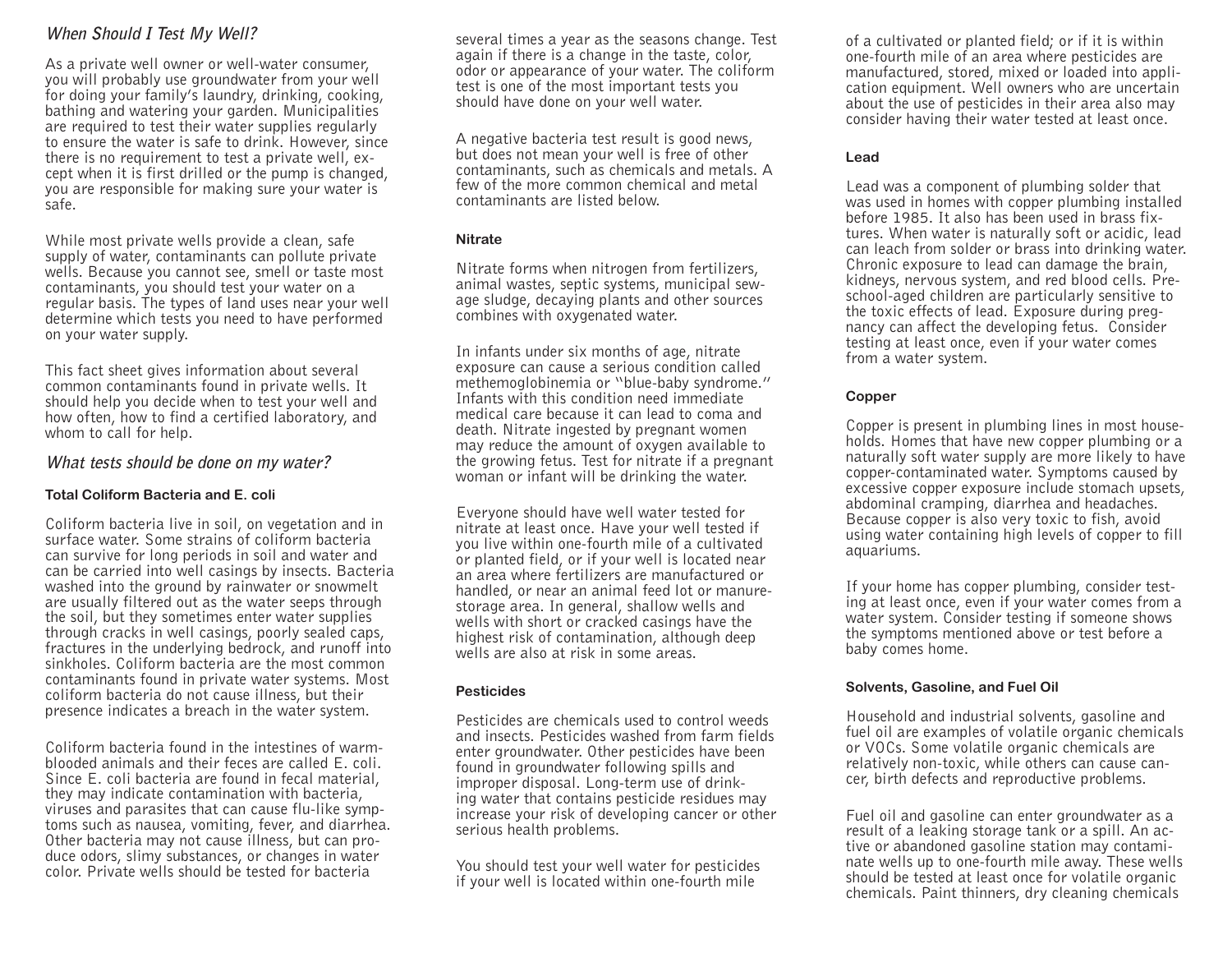and industrial solvents can enter groundwater from spills, improper disposal, leaking storage tanks and landfills, so wells that are located within one-fourth mile of a landfill, dry cleaner, auto repair shop or industrial site where solvents have been used should be tested for volatile organic chemicals.

Because solvents, gasoline and fuel oil are common in our environment, all owners of private wells should consider having their water tested for volatile organic chemicals at least once. If you notice a solvent-like or gasoline taste or odor in your water, you should use an alternate, safe source of drinking water until your water can be tested for volatile organic chemicals.

#### **PCBs**

PCBs (polychlorinated biphenyls) are suspected cancer-causing agents that were manufactured and used between 1930 and 1979. Some submersible well pumps that were built before 1979 contain PCB-containing oils, and have the potential to contaminate drinking water supplies if they fail. If your well has a submersible pump that was installed before 1979, you should contact a licensed pump installer to help you determine whether it contains PCBs. If you notice an oily sheen or petroleum odor in the water, switch to an alternate, safe source of drinking water and call a pump installer for assistance.

#### **Minerals and radioactivity**

In some regions of Colorado, groundwater contains high levels of toxic minerals and radioactivity. The location and depth of your well determine its susceptibility to these contaminants. You can find more information at http://www.cdphe.state.co.us/lr.

#### **Arsenic**

Arsenic occurs at low levels in soil and bedrock, but has been found at levels above drinking water standards in wells in the San Luis Valley. Exposure to arsenic at high levels can result in nervous and digestive system problems. Long-term exposure to arsenic has been linked to skin cancer.

#### **Uranium and Radium**

Uranium and radium are radioactive elements that can be released into groundwater. Elevated radioactivity levels have been detected where wells draw water from granite formations. Exposure to high levels

of uranium and radium over a period of several years can increase your risk of developing bone cancer. Consider a uranium test if your well is in Boulder, Clear Creek, Gilpin, Gunnison, Jefferson or Park county.

### **Radon**

Radon is a colorless, odorless gas that is found in air, soil, and groundwater. It can enter the air in a home through cracks in the foundation. Radon also can be present in groundwater and may escape into your home from your water supply. Deep bedrock wells are most susceptible.

Breathing air that contains radon can significantly increase your chance of developing lung cancer. If you live in a newer, energy-efficient home or have a floor in your basement or crawl space that is dirt or is not completely sealed, you should test the air in your home. Techniques exist to lower radon levels in your home.

Because only a small portion of the radon gas found in a home comes from the water supply, it is not necessary to test your water unless other remedies fail to reduce radon levels in the air. For more information about radon in the air in your home, call 303-692-3301 or 1-888-569- 1831. Or on the internet, go to http://www.cdphe.state.co.us/hm/rad/radon/radon.asp. If you have not found radon in the air in your home, you don't need to be concerned about radon in your water. However, if you want more information about radon in your water, call 303-692- 3046. The Environmental Protection Agency (EPA) has a web site with extensive information about radon. You can find it at http://www.epa. gov/radiation/radionuclides/radon.htm.

# **Fluoride**

Water consumed by infants and preschool-aged children should be tested for fluoride. Discuss your test result with your child's doctor or dentist to decide whether fluoride supplements are needed or if your test results indicate a high concentration of fluoride. You may be advised to switch to an alternate source of water for drinking if the fluoride concentration exceeds four (4) parts per million. If your well is in Alamosa, El Paso, Teller or Douglas county, consider fluoride testing.

# **How Can I Have My Well Tested?**

#### **Laboratories**

Use a certified laboratory to test your drinking water for possible contaminants. A list of certified laboratories, including the Colorado Department of Public Health and Environment Laboratory, can be found online at: http://www.cdphe. state.co.us/lr/Certification/SDWLIST.pdf.

#### **Sample Collection**

Water collection procedures vary depending on the type of test being done. For a reliable test result, use a sample bottle from your testing laboratory and follow the laboratory instructions exactly. To obtain supplies and bottles to use for testing at the Laboratory Services Division, call (303) 692-3074 and follow the menu.

# **Glossary**

**Coliforms** are a group of closely related bacteria that are (with few exceptions) not harmful to humans. Coliform's presence in drinking water may indicate contamination by diseasecausing microorganisms.

A **contaminant** is any physical, chemical, biological, or radiological substance or matter that has an adverse effect on air, water, or soil. For a list of potential contaminants of groundwater, go to http://www.epa.gov/safewater/kids/ wsb/pdfs/9122.pdf, and go down to page 44 (shift control N, enter page number, then click on OK or press the Enter key).

**E. coli** is a type of fecal coliform bacteria commonly found in the intestines of animals and humans. E. coli is short for Escherichia coli. The presence of E. coli in water is a strong indication of recent sewage or animal waste contamination that could contain many types of disease-causing organisms.

**Ground water** is water that fills wells from aquifers (natural reservoirs below the earth's surface).